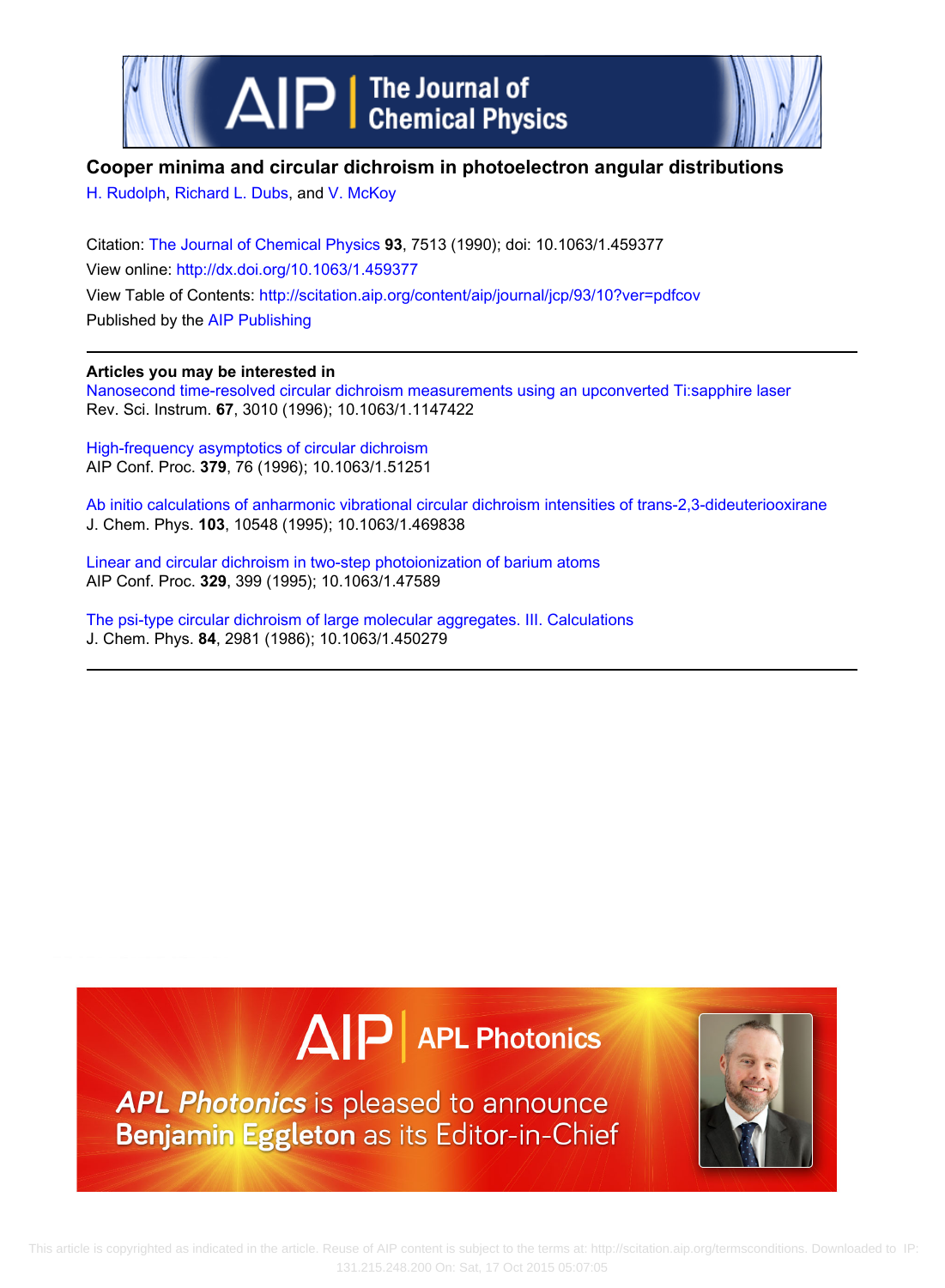## **Cooper minima and circular dichroism in photoelectron angular distributions**

H. Rudolph<sup>a)</sup>

*Arthur Amos Noyes Laboratory of Chemical Physics, California Institute of Technology, Pasadena, California 91125* 

Richard L. Dubs

*National Institute of Standards and Technology, B268-Physics, Gaithersburg, Maryland 20899* 

V. McKoy

*Arthur Amos Noyes Laboratory of Chemical Physics, California Institute of Technology, Pasadena, California 91125* 

(Received 4 September 1990; accepted 14 September 1990)

Resonance enhanced multiphoton ionization (REMPI) combined with high-resolution angle-resolved photoelectron spectroscopy (ARPES) has in recent years been shown to be a sensitive probe of excited molecular states and their photoionization dynamics.<sup>1-5</sup> We have previously shown that circular dichroism exists in the photoelectron angular distributions (CDAD) from aligned molecules, that it arises in the electric dipole approximation, and that it is of a measurable magnitude. $6-9$  CDAD has since been experimentally measured, $\overline{^{10}}$  and was subsequently used to determine the alignment of photodissociated molecular fragments.<sup>11</sup> We have also more recently demonstrated that the presence of Cooper minima will give rise to strong non-Franek-Condon behavior in vibrationally resolved  $REMPI$ ,<sup>12,13</sup> and, under certain circumstances, a strong rotational selectivity in ion distributions. 14 Cooper minima have been widely studied theoretically and experimentally in atoms and in molecular ground states, $15-17$  but have only recently been observed experimentally in optical double resonance spectroscopy of highly excited Rydberg states of NO.<sup>18</sup> The larger number of partial waves contributing to molecular photoionization compared to atomic photoionization makes it difficult to locate Cooper minima in the total cross sections. A Cooper minimum has yet to be observed from ionization via an excited molecular Rydberg state.

In this Communication we illustrate how the method of CDAD can be used to uniquely locate and identify Cooper minima in photoionization of aligned molecular excited states even when these minima are present in only one of the possible photoionization channels. The CDAD spectrum of such a state, being a difference between two angular distributions, will be seen to go through a zero near the Cooper minimum and to change sign. As a specific example of this behavior we present results of *ab initio* calculations for  $(1 + 1')$  REMPI of the optically aligned  $D^2\Sigma^+$  (3p $\sigma$ ) state of NO. Previous high-resolution experiments and calculations for REMPI via the  $D^2\Sigma^+$  (3p $\sigma$ ) state have shown the ionic rotational branching ratios to be very energy dependent, and indicative of a possible nonadiabatic interaction between the  $v_D = 0$  level and the  $v_A = 4$  level of the lower lying  $A^2\Sigma^+$  (3so) state.<sup>5</sup> This interaction will be ignored here, but can be incorporated in a fashion similar to our previous work.<sup>5</sup> The observed strong energy dependence of the rotational branching ratios on photoelectron energy is predominantly due to a Cooper minimum in the *d* wave  $(l = 2)$  of the  $k\pi$  continuum around 3.2 eV (not shown).

Due to their weak influence on total cross sections, Cooper minima have traditionally been detected in photoelectron angular distributions.<sup>17</sup> Cooper minima are more pronounced in photoelectron angular distributions since the interference between various ionization channels changes rapidly around the minimum.<sup>12</sup> As an ARPES technique, CDAD is expected to display this sensitivity. Here the CDAD signal is defined as the difference between the angular distributions resulting from preparation of an aligned resonant intermediate state with linearly polarized light and subsequent ionization with left and right circularly polarized light, respectively, i.e.,  $I^{\text{CDAD}}(\Theta)$  $= I^L(\Theta) - I^R(\Theta)$ <sup>6</sup>. We have previously shown that for photoionization of a state aligned by absorption of one photon of linearly polarized light, the CDAD signal can be written as<sup>9</sup>

$$
I^{\text{CDAD}}(\Theta) = \frac{1}{2} A_2 \overline{\beta}_2 \sin(2\Theta), \qquad (1)
$$

where  $A_2$  is the alignment quadrupole moment for the resonant intermediate state and  $\overline{B}_2$  contains information about the photoionization dynamics. In the  $(1 + 1')$  CDAD experiment proposed here, the alignment  $A_2$  of the intermediate state remains fixed while the value of  $\overline{B}_2$  changes with the wavelength of the ionizing laser.

Figure 1 shows the calculated CDAD signal for  $(1 + 1')$  REMPI via the  $R_{21}(5.5)$  branch of the  $D^2\Sigma^+$ state of NO at various photoelectron kinetic energies. The electronic wave function of the  $D^2 \Sigma^+$  (3po) state of NO and the photoelectron continuum orbitals were determined as explained previously.<sup>5</sup> The CDAD signal is found to

a)Present address: Department of Physics, University of Utrecht, Postbus 80.000, 3508 TA Utrecht, The Netherlands.

J. Chern. Phys. 9311 0). 15 November 1990 0021-9606/901227513-02\$03.00 @ 1990 American Institute of Physics 7513